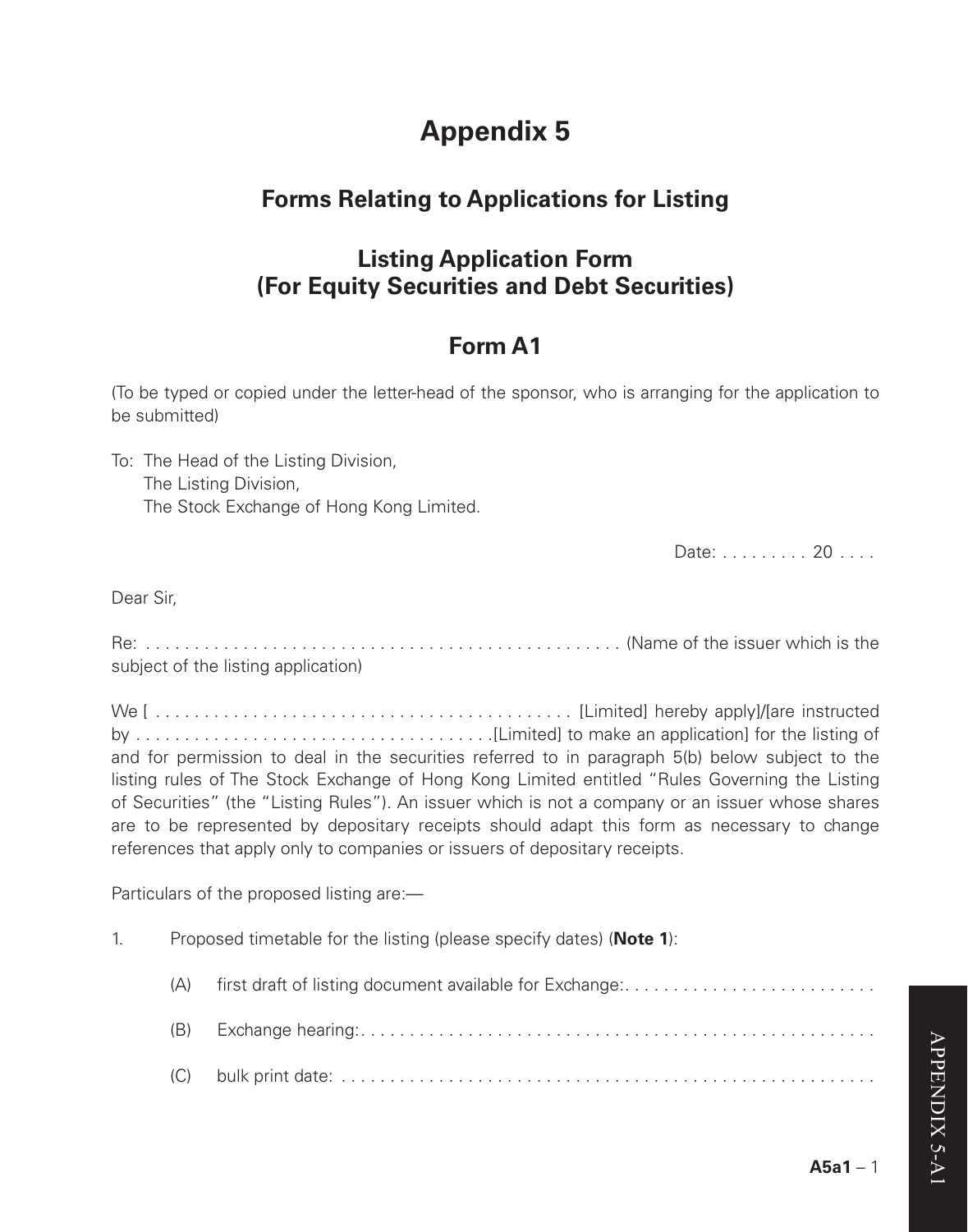|                                                                                                                            | (D)       |                                 |              |
|----------------------------------------------------------------------------------------------------------------------------|-----------|---------------------------------|--------------|
|                                                                                                                            | (E)       |                                 |              |
|                                                                                                                            | (F)       |                                 |              |
|                                                                                                                            | (G)       |                                 |              |
|                                                                                                                            | (H)       |                                 |              |
|                                                                                                                            | $($ l $)$ |                                 |              |
| $\overline{2}$ .                                                                                                           |           | Place and date of incorporation |              |
| 3.<br>History and nature of business<br>and, in the case of an<br>investment company, a brief<br>description of investment |           |                                 |              |
|                                                                                                                            |           |                                 |              |
|                                                                                                                            |           |                                 |              |
| 4.                                                                                                                         |           | List of proposed directors:     |              |
|                                                                                                                            |           | (in English)                    | (in Chinese) |
|                                                                                                                            |           |                                 |              |
|                                                                                                                            |           |                                 |              |
|                                                                                                                            |           |                                 |              |

. .

. .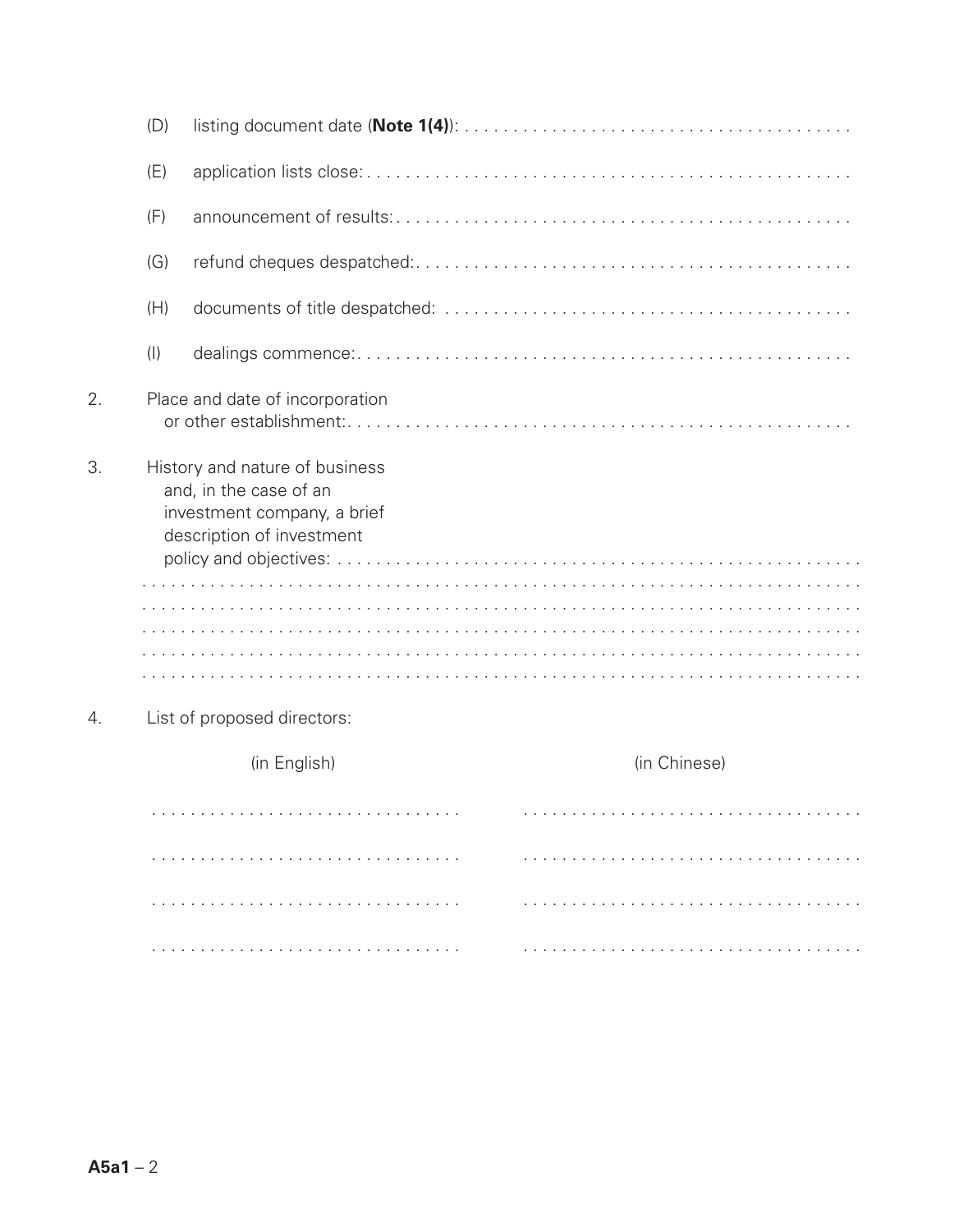5. Details of share capital

| (a) | Authorised share capital of                                                                                                                                                        | <i>currencyl</i> | <i>[amount]</i> divided into: |                                      |
|-----|------------------------------------------------------------------------------------------------------------------------------------------------------------------------------------|------------------|-------------------------------|--------------------------------------|
|     | Class                                                                                                                                                                              | Number           | Par value<br>per share        | Total<br>nominal value               |
|     |                                                                                                                                                                                    | (A)              | (B)<br>[currency]             | $(C) = (A) \times (B)$<br>[currency] |
|     |                                                                                                                                                                                    |                  |                               |                                      |
|     |                                                                                                                                                                                    |                  |                               |                                      |
|     |                                                                                                                                                                                    |                  | Total                         |                                      |
| (b) | The type(s) and number of securities for which application is now made, being the<br>issued (and paid up) share capital, inclusive of proposed issue, of<br>[amount] divided into: |                  |                               | <i>[currency]</i>                    |

|                                                                  | Class | Number | Par value<br>per share | Total<br>nominal value               |
|------------------------------------------------------------------|-------|--------|------------------------|--------------------------------------|
|                                                                  |       | (A)    | (B)<br>[currency]      | $(C) = (A) \times (B)$<br>[currency] |
| In issue before<br>the offer                                     |       |        |                        |                                      |
| Proposed to be<br>issued pursuant<br>to the offer<br>(tentative) |       |        |                        |                                      |
| – maximum<br>(if applicable)                                     |       |        |                        |                                      |
| $-$ minimum<br>(if applicable)                                   |       |        |                        |                                      |
|                                                                  |       |        | Total                  |                                      |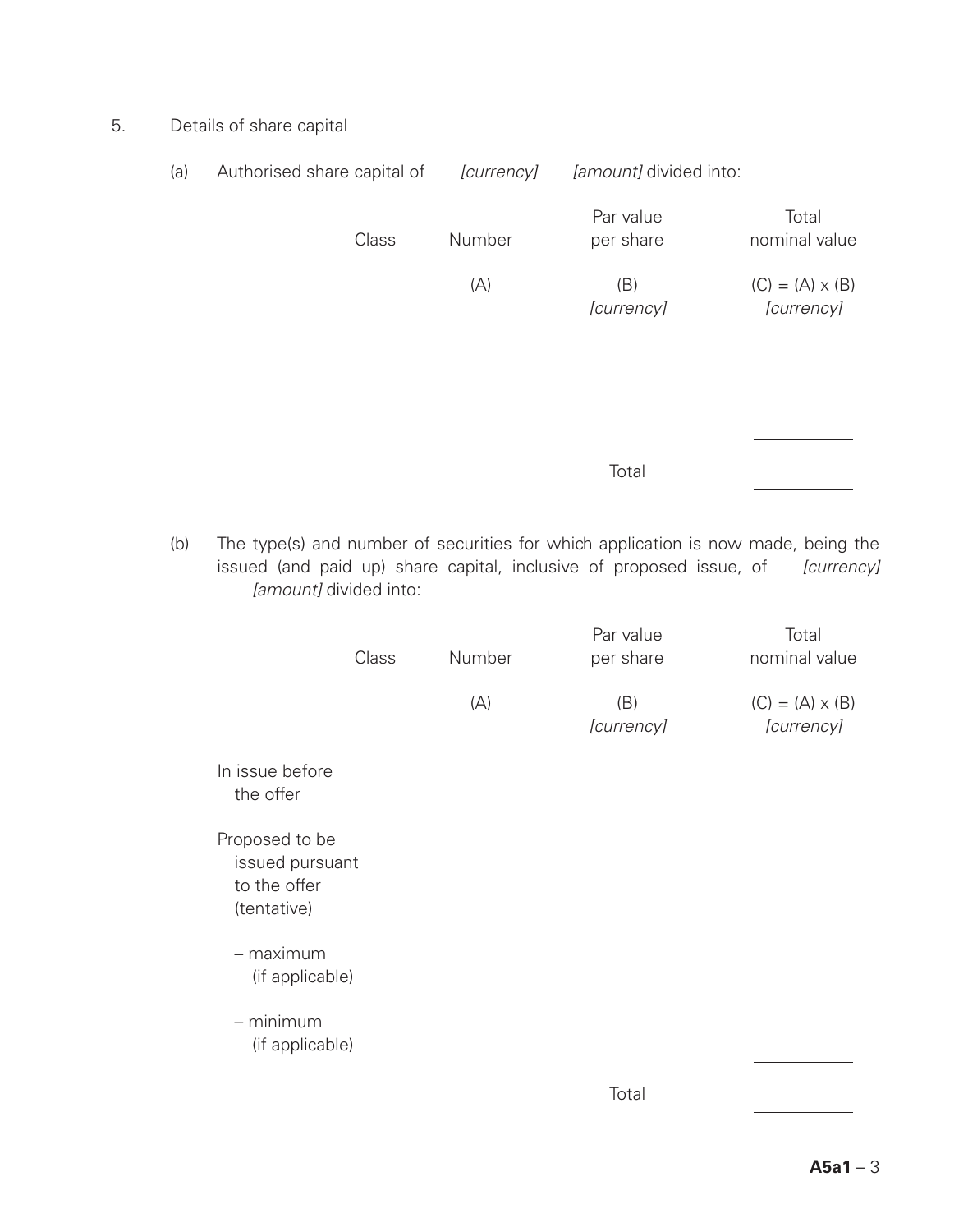6. (a) Estimated size of offer (tentative):

### Number of securities

| Class of   | Sale shares                                                                            | New issue       | Total        | Proposed         | Estimated         |
|------------|----------------------------------------------------------------------------------------|-----------------|--------------|------------------|-------------------|
| securities | (if applicable)                                                                        | (if applicable) | Offered      | offer price      | size of offer     |
|            | (A)                                                                                    | (B)             | (C)          | (D)              | (E)               |
|            |                                                                                        |                 | $=(A) + (B)$ |                  | $=(C) \times (D)$ |
|            |                                                                                        |                 |              | <i>currencyl</i> | <i>currencyl</i>  |
|            |                                                                                        |                 |              |                  |                   |
|            |                                                                                        |                 |              |                  |                   |
|            |                                                                                        |                 |              |                  |                   |
|            |                                                                                        |                 |              |                  |                   |
|            |                                                                                        |                 |              |                  |                   |
|            |                                                                                        |                 |              |                  |                   |
|            |                                                                                        |                 | Total        |                  |                   |
|            |                                                                                        |                 |              |                  |                   |
|            | Particulars of proposed listing method of the securities referred to in paragraph 5(b) |                 |              |                  |                   |

(b) Particulars of proposed listing method of the securities referred to in paragraph 5(b) above (tentative):

Number of securities

|            |                |                                 |           |              |             | Estimated             |
|------------|----------------|---------------------------------|-----------|--------------|-------------|-----------------------|
| Class of   | Proposed       | Sale share                      | New issue |              | Proposed    | market                |
| securities | listing method | (if applicable) (if applicable) |           | Total        | offer price | value                 |
|            | (Note 2)       | (A)                             | (B)       | (C)          | (D)         | (E)                   |
|            |                |                                 |           | $=(A) + (B)$ |             | $=(C) \times (D)$     |
|            |                |                                 |           |              |             | [currency] [currency] |

total and the control of the control of the control of the control of the control of the control of the control of the control of the control of the control of the control of the control of the control of the control of th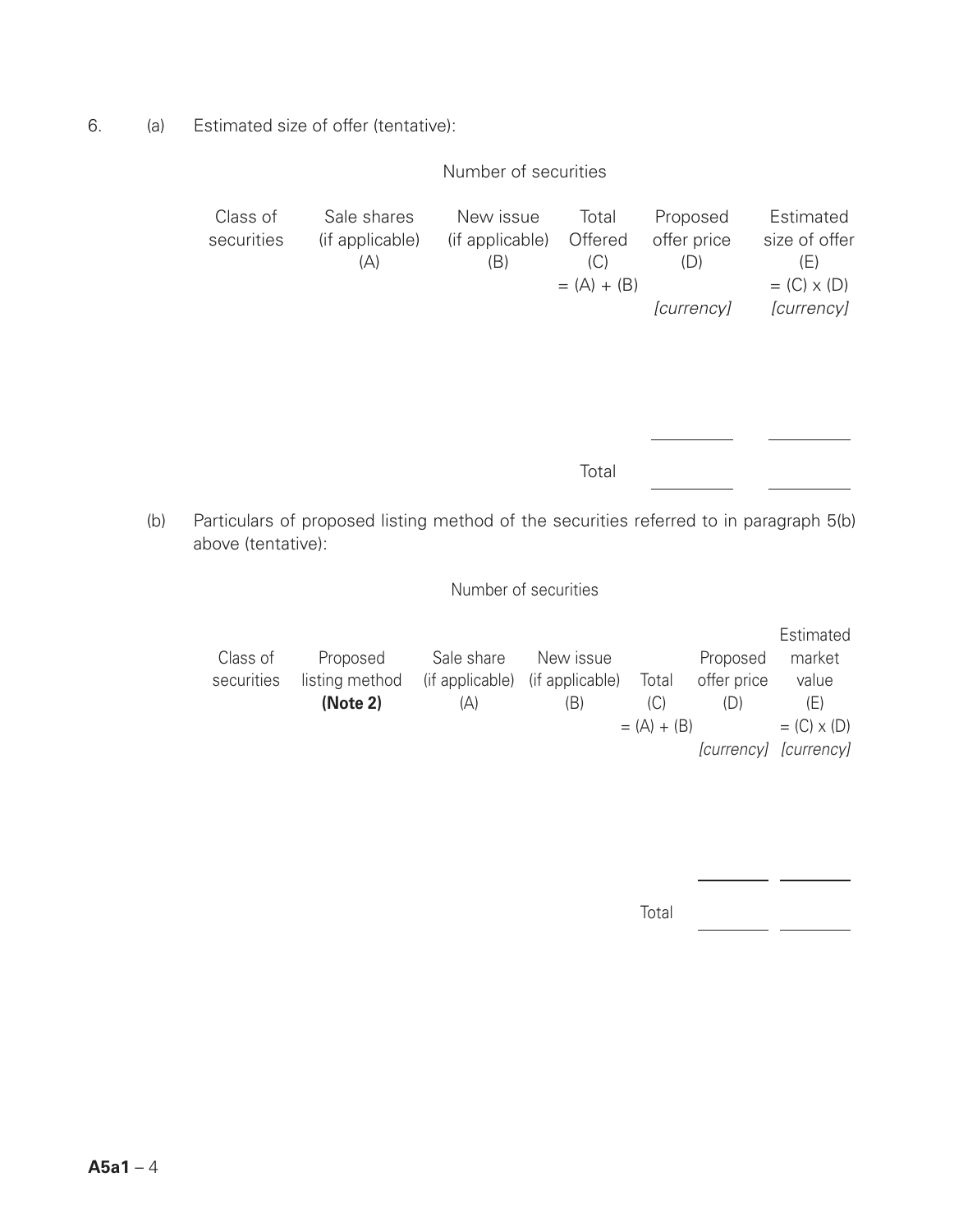| 7. | (A)                                                                                                                                                                  | Estimated market value (equity)/                                                                                  |  |  |  |  |
|----|----------------------------------------------------------------------------------------------------------------------------------------------------------------------|-------------------------------------------------------------------------------------------------------------------|--|--|--|--|
|    | (B)                                                                                                                                                                  | Estimated market capitalisation (equity)/<br>nominal amount (debt) of securities for                              |  |  |  |  |
| 8. |                                                                                                                                                                      | The securities for which application is now made                                                                  |  |  |  |  |
|    | (a)                                                                                                                                                                  | are/are not identical in all respects (Note 3)                                                                    |  |  |  |  |
|    |                                                                                                                                                                      |                                                                                                                   |  |  |  |  |
|    | (b)<br>are/are not identical in all respects with an existing class of security (Note 3)                                                                             |                                                                                                                   |  |  |  |  |
|    |                                                                                                                                                                      |                                                                                                                   |  |  |  |  |
|    | (If the securities are not identical now, but will become so in the future, a statement as to<br>when they will become identical must be added to (a) or (b) above.) |                                                                                                                   |  |  |  |  |
|    | (c)                                                                                                                                                                  | are not listed or dealt in on another stock exchange/are listed or dealt in on the<br>following stock exchange(s) |  |  |  |  |
|    |                                                                                                                                                                      |                                                                                                                   |  |  |  |  |
|    | have been in the previous six months, are or will be the subject of an application for<br>(d)<br>listing on the following stock exchange(s)                          |                                                                                                                   |  |  |  |  |
|    |                                                                                                                                                                      |                                                                                                                   |  |  |  |  |
|    |                                                                                                                                                                      | (Delete as appropriate)                                                                                           |  |  |  |  |
| 9. | Revenue and profit attributable to equity shareholders for the three preceding years (Note<br>4)                                                                     |                                                                                                                   |  |  |  |  |
|    | Year ending                                                                                                                                                          |                                                                                                                   |  |  |  |  |
|    |                                                                                                                                                                      | Revenue<br>Profit                                                                                                 |  |  |  |  |
|    |                                                                                                                                                                      |                                                                                                                   |  |  |  |  |
|    |                                                                                                                                                                      |                                                                                                                   |  |  |  |  |
|    |                                                                                                                                                                      |                                                                                                                   |  |  |  |  |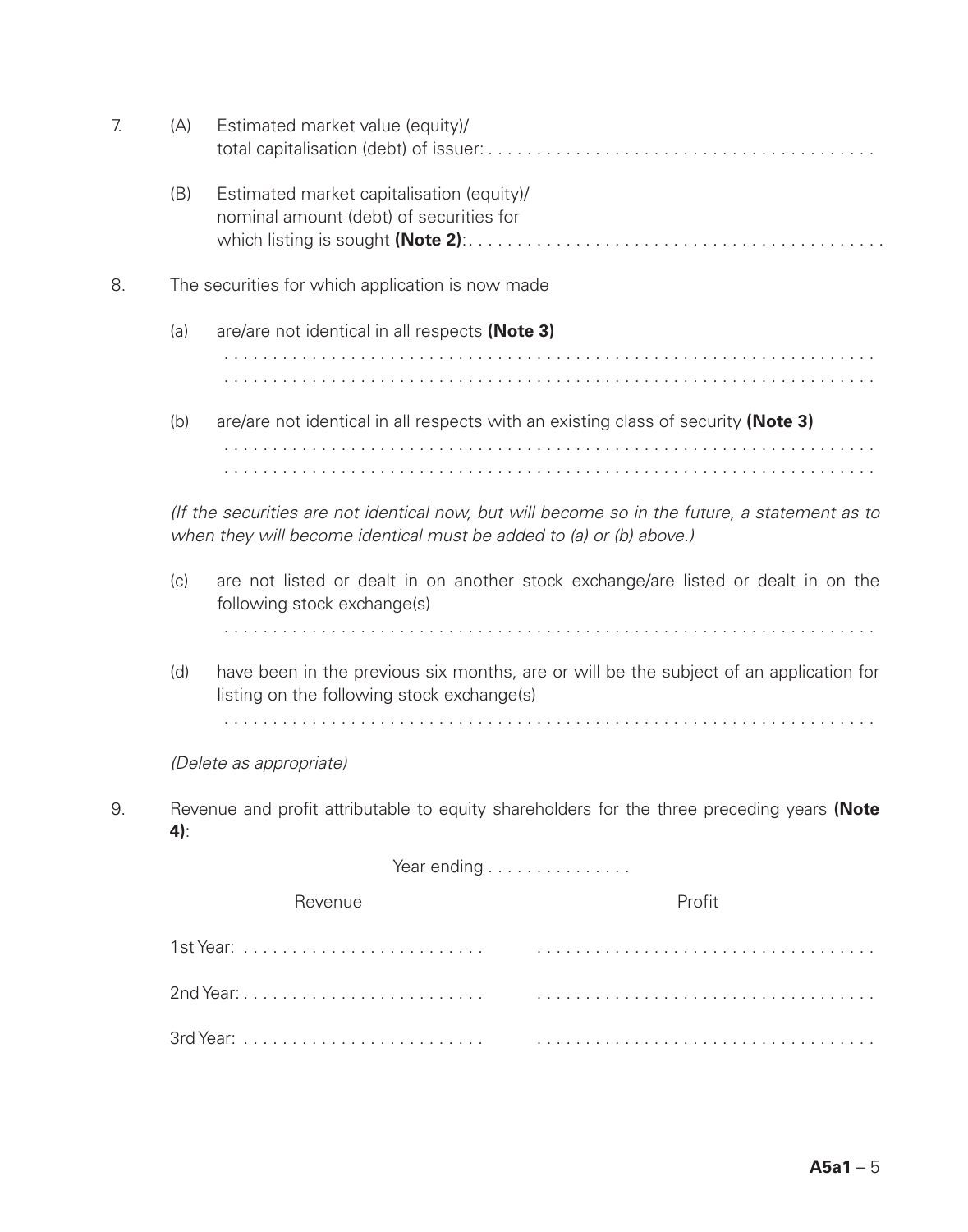10. \* So far as is known, or can be ascertained after reasonable enquiry, by the directors of the issuer, the undermentioned is/are substantial shareholder(s) of the company or of its holding company **(Note 6)**:—

Extent of holding and Name Address Company which company

The following are particulars of the qualifications, if any, and experience of the directors, chief executive and secretary of the issuer **(Note 6)**:

. .

\* This paragraph is not applicable in the case of capitalisation issues.

11. The proceeds (if any) of the issue or sale of the securities for which application is now made, or the portion thereof to be received by the issuer, are intended to be used by the issuer for the following purpose(s):—

12. The following are the qualifications of the undermentioned person(s) whose opinion(s) as (an) expert(s) is/are referred to in any document included in this application:—

Name Qualifications Document

13. [Repealed 1 October 2013]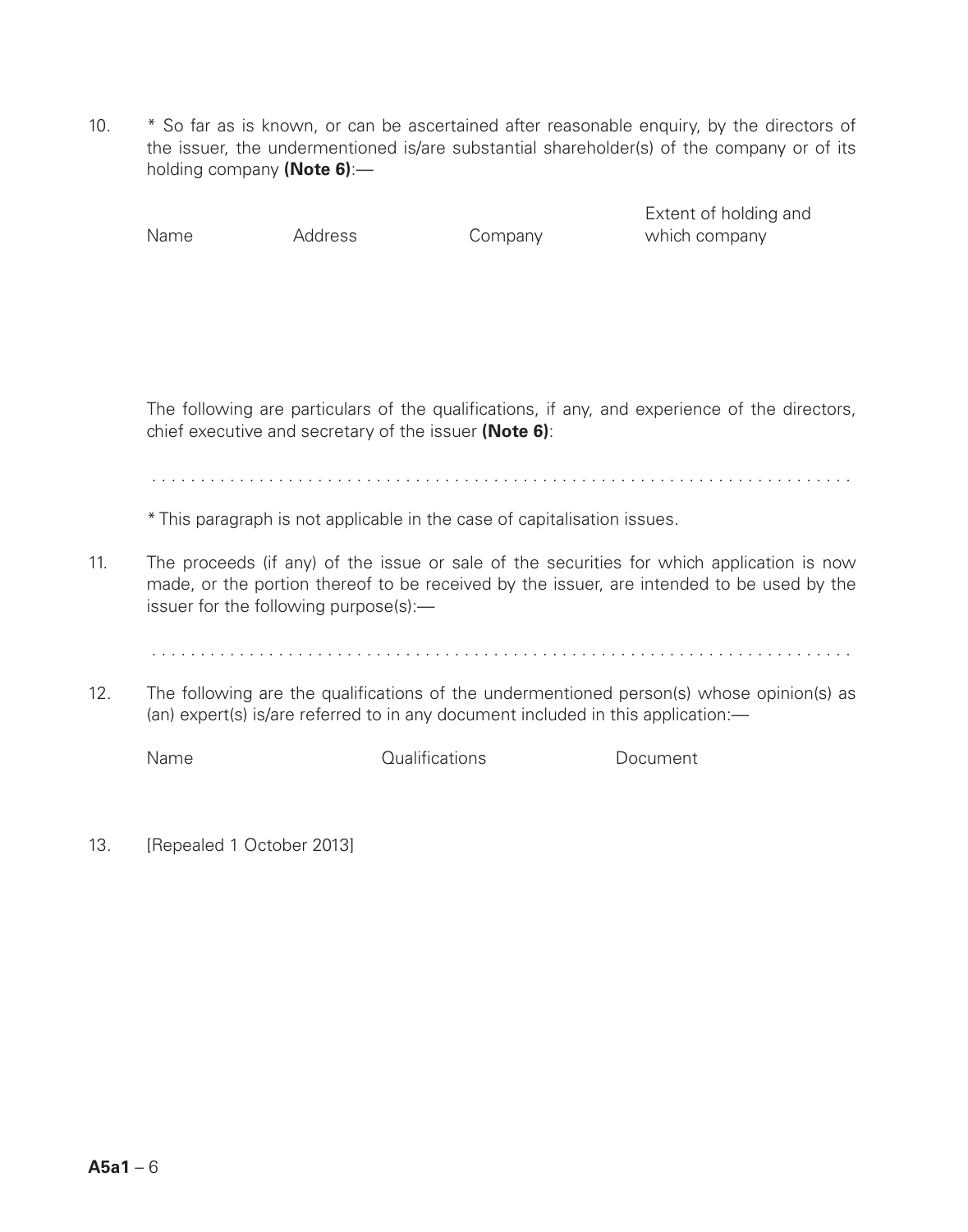14. Details of renounceable document (where applicable): (1) type of document . . (which must comply with Part A of Appendix 2 to the Listing Rules). (2) proposed date of issue . . (3) last day for splitting: (a) nil paid . . (b) partly paid . . (c) fully paid . . (4) last day for renunciation . . (5) last day of dealing: (a) nil paid . . (b) partly paid . . 15. If the securities or the underlying shares represented by depositary receipts for which listing is sought are partly paid: (1) proposed date of issue of the securities . . (2) proposed date(s) of payment of outstanding instalments . . (3) last day for dealing in partly paid form . .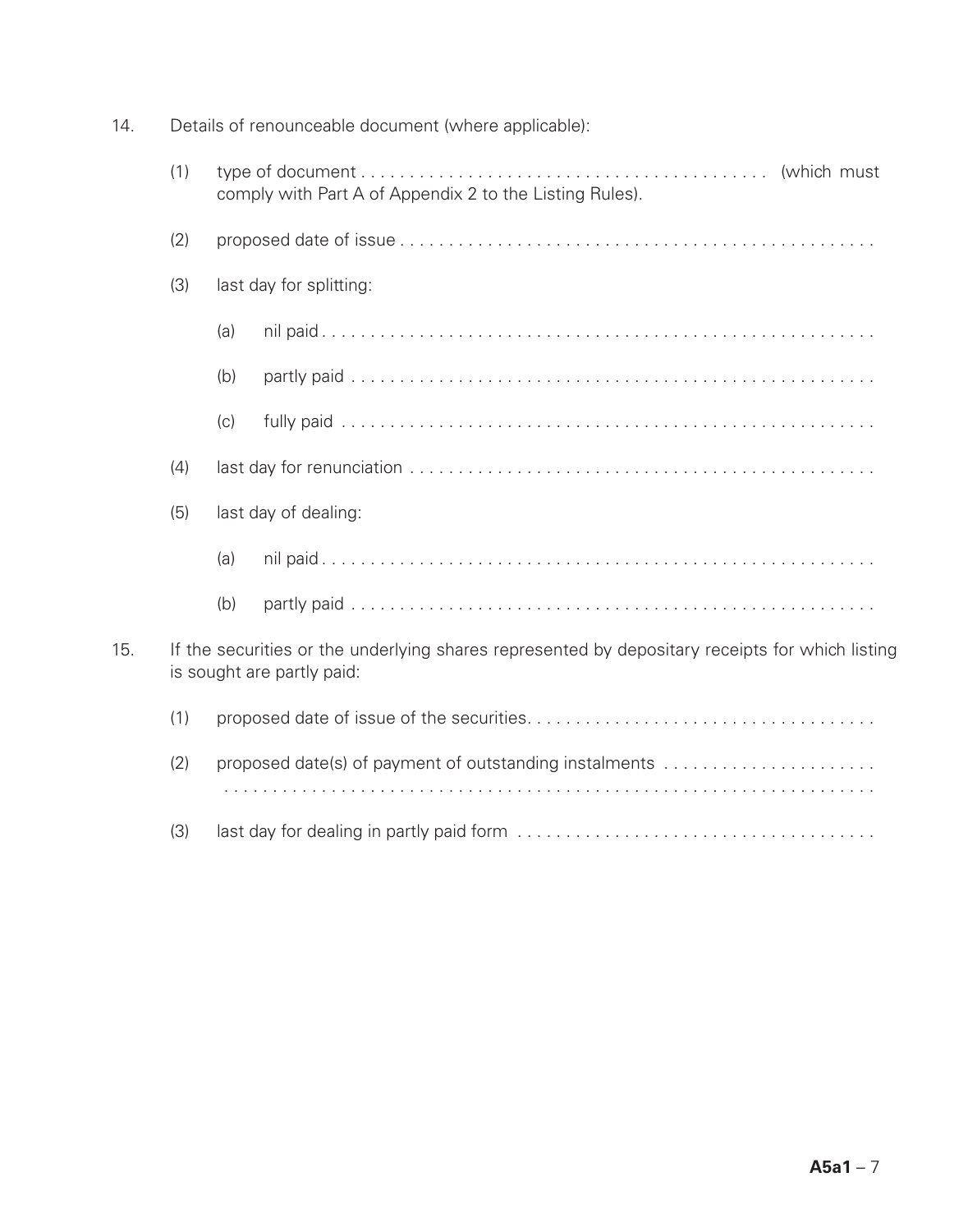- 16. Definitive certificates (in respect of the class of security/securities for which listing is sought) have already been issued for . . . . . . . . . . . . . . . . . . stock/shares and will be ready on . for . . stock/shares.
- 17. In the case of an investment company, the names of the proposed custodian, management company and investment adviser, if any:

A cheque numbered . . (cheque number) drawn on . . (bank) for \$[ ] is enclosed being payment of the initial listing fee payable in advance. If there is any delay in the proposed timetable as set out above, or if there is any change in that timetable or in any of the other particulars without the approval of the Exchange or if the proposed application for listing is withdrawn, cancelled or rejected by the Exchange, the Issuer acknowledges the Exchange's right to forfeit this amount.

Yours faithfully

Name: for and on behalf of [Sponsor's name] **(Note 7)**

#### **Issuer's Undertaking (for equity)**

We,  $\ldots$ ,  $\ldots$ ,  $\ldots$ ,  $\ldots$ ,  $\ldots$ , (Name of the issuer which is the subject of the listing application), the issuer, hereby undertake:—

- (a) for so long as any of our securities are listed on the Main Board, to comply at all times with all of the requirements of the Exchange Listing Rules from time to time in force;
- (b) to advise the Exchange if any change of circumstance arises prior to the hearing date of the application by the Listing Committee that would render any information contained in this application form or the draft listing document submitted herewith misleading in any material respect;
- (c) to lodge with the Exchange, before dealings in the securities commence, the declaration (Form F of Appendix 5) required by rule 9.11(37) of the Exchange Listing Rules;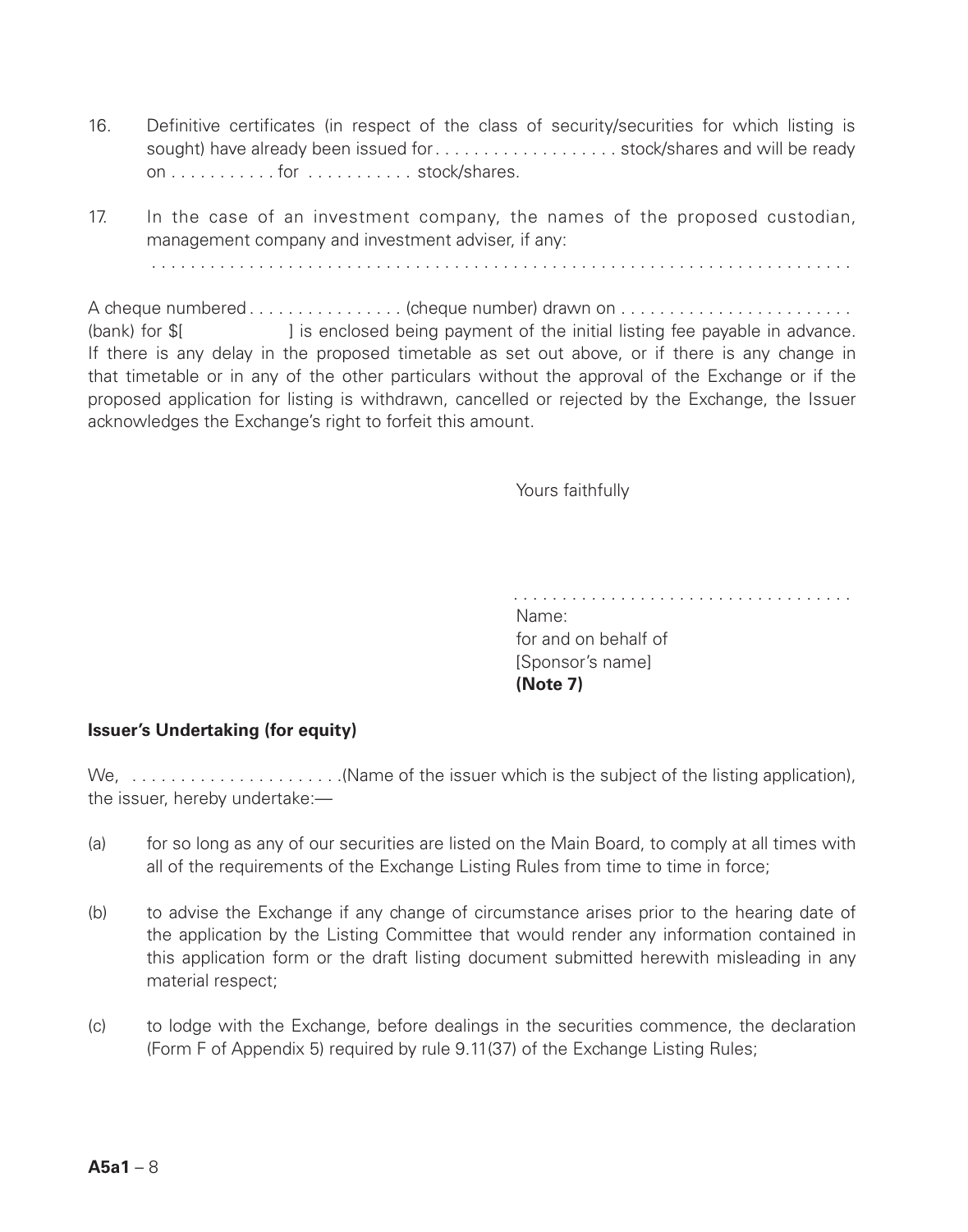- (d) to lodge with the Exchange the documents as required by rules 9.11(34) to 9.11(38) of the Exchange Listing Rules as appropriate in due course, in particular, to procure each director, proposed director, supervisor and proposed supervisor (in the case of a PRC issuer) to lodge with the Exchange as soon as practicable after the listing document is published a duly signed declaration and undertaking in the form set out in Form B/H/I in Appendix 5; and
- (e) to comply with the requirements of the procedures and format for publication and communication published by the Exchange from time to time.

*Please attach a certified extract from the board minutes of the issuer authorising the submission of this form and approving the undertaking set out herein.*

#### **Issuer's Undertaking (for depositary receipts)**

We  $\ldots$ ,  $\ldots$ ,  $\ldots$ ,  $\ldots$ ,  $\ldots$  (Name of the issuer which is the subject of the listing application), the issuer, hereby undertake:—

- (a) for so long as any of the depositary receipts representing our shares are listed on the Main Board, to comply at all times with all of the requirements of the Exchange Listing Rules from time to time in force;
- (b) to advise the Exchange if any change of circumstance arises prior to the hearing date of the application by the Listing Committee that would render any information contained in this application form or the draft listing document submitted herewith misleading in any material;
- (c) to lodge with the Exchange, before dealings in the depositary receipts commence, the declaration (Form F of Appendix 5) required by rule 9.11(37) of the Exchange Listing Rules;
- (d) to lodge with the Exchange the documents as required by rules 9.11(34) to 9.11(38) of the Exchange Listing Rules as appropriate in due course, in particular, in the case of a new applicant, to procure each director, proposed director, supervisor and proposed supervisor (in the case of a PRC issuer) to lodge with the Exchange as soon as practicable after the listing document is published a duly signed declaration and undertaking in the form set out in Form B/H/I in Appendix 5; and
- (e) to comply with the requirements of the procedures and format for publication and communication published by the Exchange from time to time.

*Please attach a certified extract from the board minutes of the issuer authorising the submission of this form and approving the undertaking set out herein.*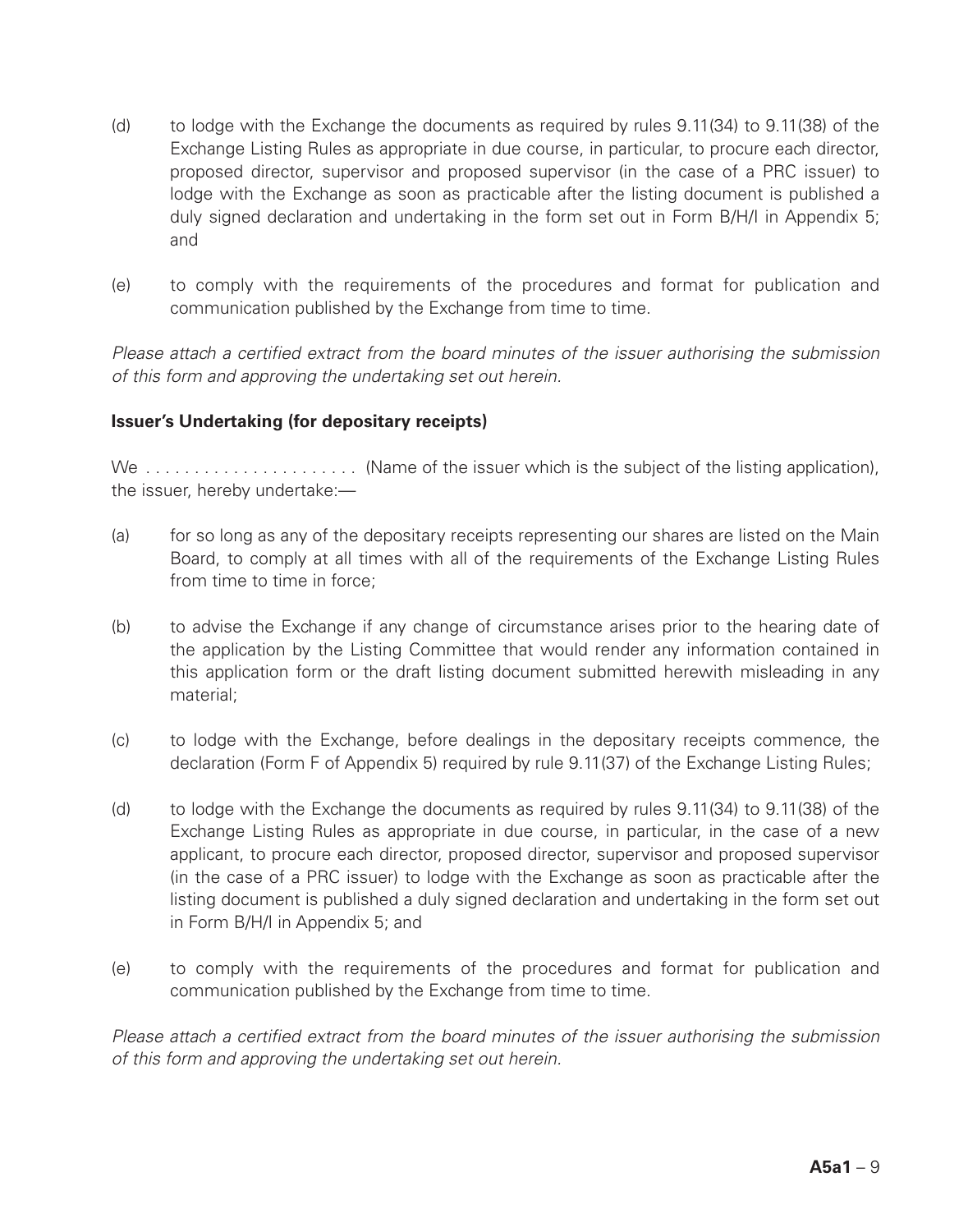#### **Issuer's authorisation for filing with the Commission**

We are required to file copies of our application with the Securities and Futures Commission ("SFC") under section 5(1) of the Securities and Futures (Stock Market Listing) Rules ("Rules"). Pursuant to section 5(2) of the Rules, we hereby authorise the Exchange to file all such materials with the SFC on our behalf as and when we file them with the Exchange.

If our securities become listed on the Exchange, we will be required to file copies of certain announcements, statements, circulars, or other documents made or issued by us or on our behalf to the public or to holders of our securities with the SFC under sections 7(1) and (2) of the Rules. Pursuant to section 7(3) of the Rules, we hereby authorise the Exchange to file all such documents with the SFC on our behalf as and when we file them with the Exchange.

All documents aforementioned shall be filed with the Exchange in such manner and number of copies as the Exchange may from time to time prescribe.

In this letter, "application" has the meaning ascribed to it under section 2 of the Rules.

The authorisation aforementioned shall not be altered or revoked in any way unless prior written approval has been obtained from the Exchange and the Exchange shall have the absolute discretion to grant such approval. In addition, we undertake to execute such documents in favour of the Exchange perfecting the above authorisation as the Exchange may require.

Yours faithfully

Director for and on Behalf of [insert name of applicantl as authorised by resolution of the board of directors dated [insert date]

#### **NOTES**

*Note 1: All applicants should note that:—*

*(1) this listing application form must be submitted to the Exchange 14 clear days (for debt) prior to the date on which the listing document is to be bulk printed;*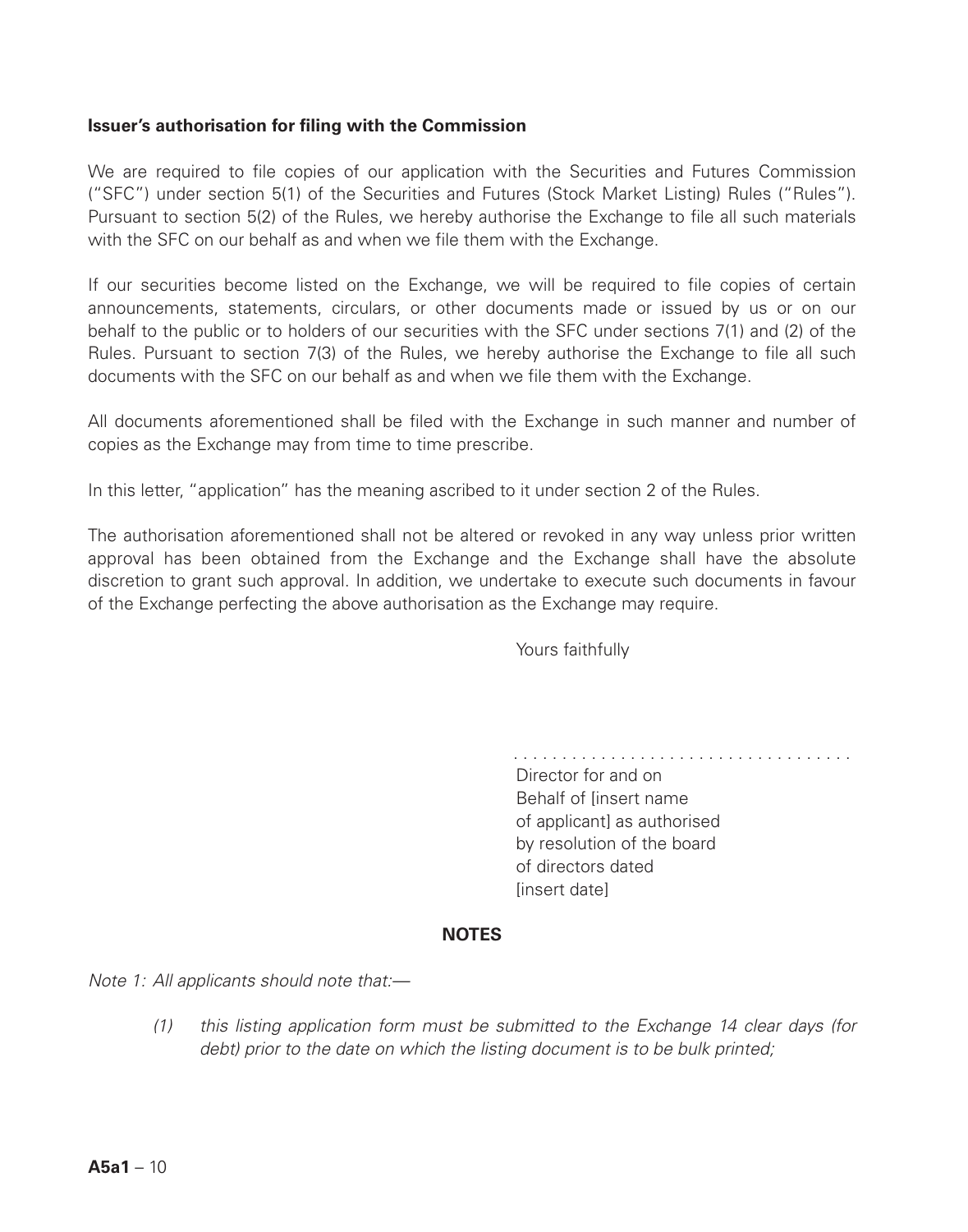- *(2) the applicant is not guaranteed an exclusive timetable. In other words the applicant's timetable may coincide with or overlap another issuer's timetable;*
- *(3) the applicant will be informed of the estimated size of issue and the current date on which it is proposed that the application lists will close of every other issuer whose timetable will coincide with or overlap the applicant's proposed timetable;*
- *(4) future applicants whose proposed timetable coincides with or overlaps the*  applicant's timetable will be informed of the estimated size of issue and current *date on which it is proposed that the application lists will close of the applicant as disclosed in this form (all other details will be retained in strict confidence);*
- *(5) applicants will normally only be permitted to delay their timetable as the result of circumstances which were not anticipated at the time of submission of the listing application form, on a maximum of three occasions and, if such delays are made before the submission of a draft listing document, for a maximum of twelve months on each occasion. After the draft listing document has been submitted to the Exchange the three delays must not exceed six months, in total;*
- *(6) if there is any change in the applicant's proposed timetable without the approval of the Exchange, or if the listing application is withdrawn, cancelled or rejected then the deposit paid will be forfeited by the Exchange; and*
- *(7) the submission of a listing application form shall be deemed to confer authority upon the Exchange to notify to:—*
	- *(a) any subsequent applicants whose proposed timetable coincides or overlaps with the applicants, the estimated size of the applicants' issue and the current date on which it is proposed that the application lists will close; and*
	- *(b) the Securities and Futures Commission and the Hong Kong Monetary Authority, the details of the application.*
- *Note 2: Give particulars of the proposed method of listing of the securities, i e., whether by offer for subscription, offer for sale, placing, introduction, rights issue, open offer, capitalisation issue, consideration issue, exchange, substitution, conversion, exercise of option or warrant, subscription under an option scheme or otherwise. In the case of an introduction, this application must state the names and holdings (if known) of the ten*  largest beneficial holders of the securities, the total number of holders and particulars of *the holdings of the directors and their families.*